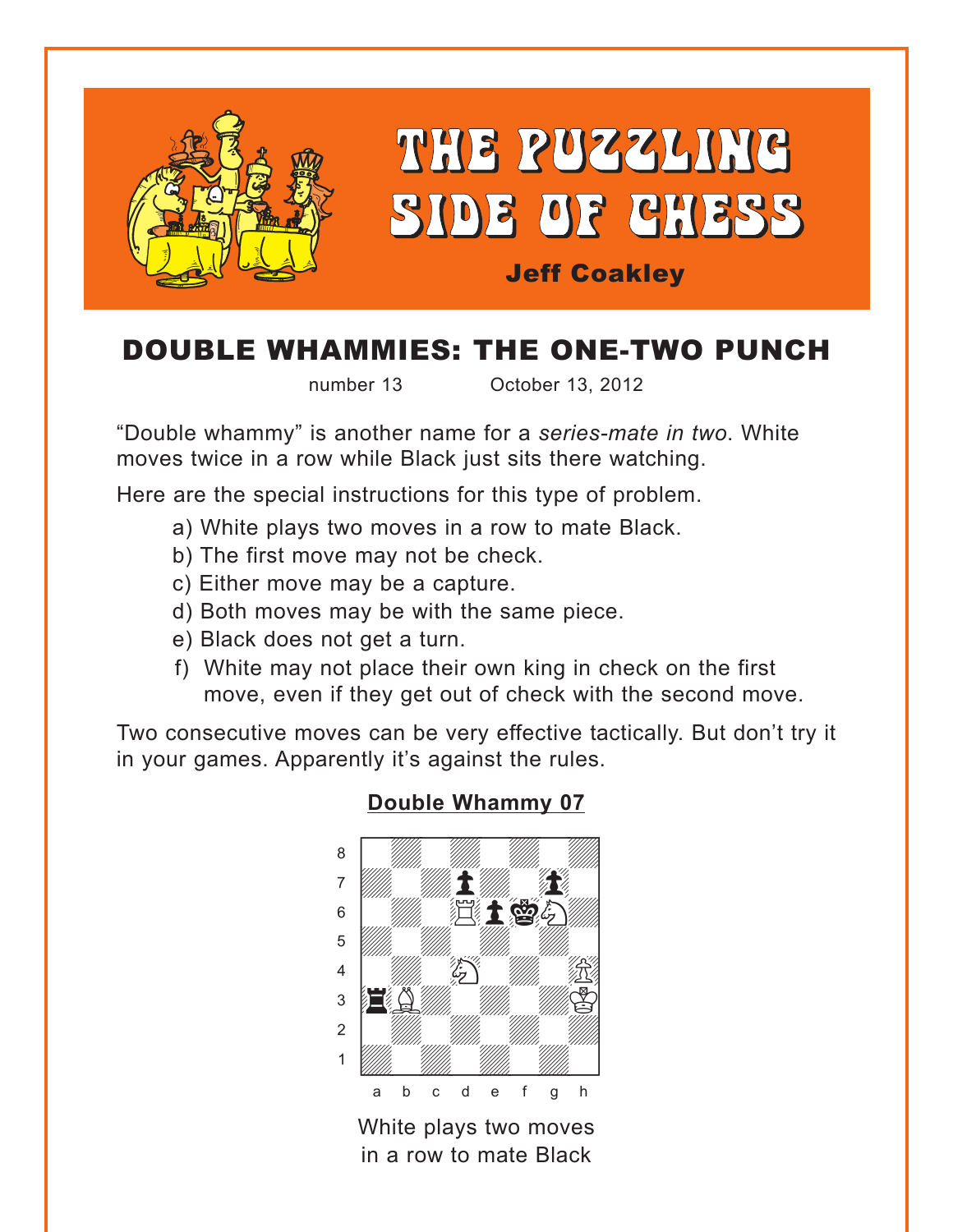<span id="page-1-0"></span>For double whammies 1-6 and more information on series-movers, see columns 2 and 7 in the archives.



**[Double Whammy 08](#page-3-0)**



White plays two moves in a row to mate Black

Another way to pose this kind of puzzle is "Find a white move that threatens mate in one. Then imagine that Black skips their turn."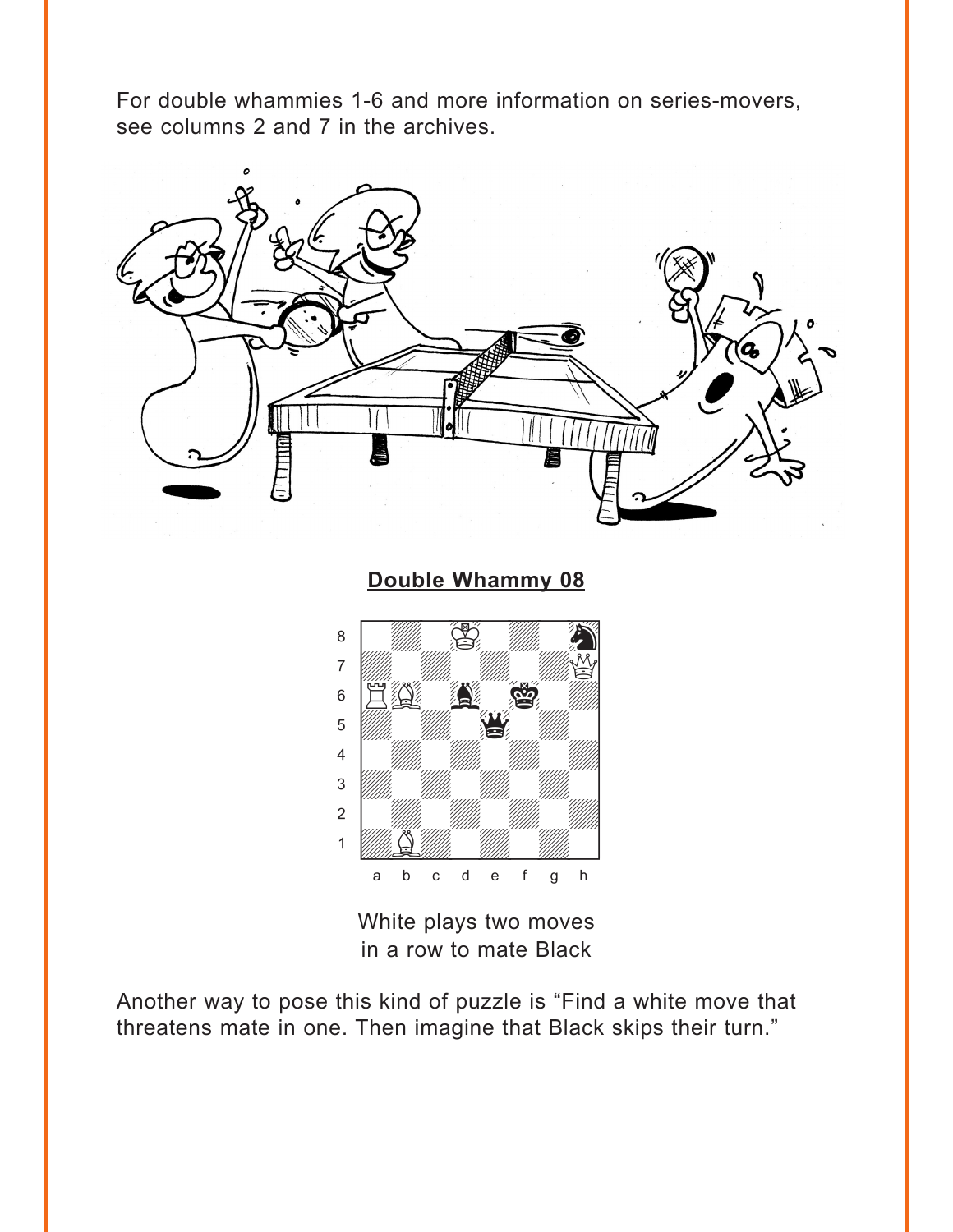## Double Whammy 09

<span id="page-2-0"></span>

White plays two moves in a row to mate Black

Series-mates like the double whammy have been around more than sixty years. Most of them are much longer than two moves. If you can believe it, there are even some over a hundred moves! We'll save those for another day.

To conclude this column, here's a short twenty-seven mover.



**Multi-Wham 03** 

### Series-mate in 27

White plays twenty-seven moves in a row to mate Black. The first twenty-six moves may not be check.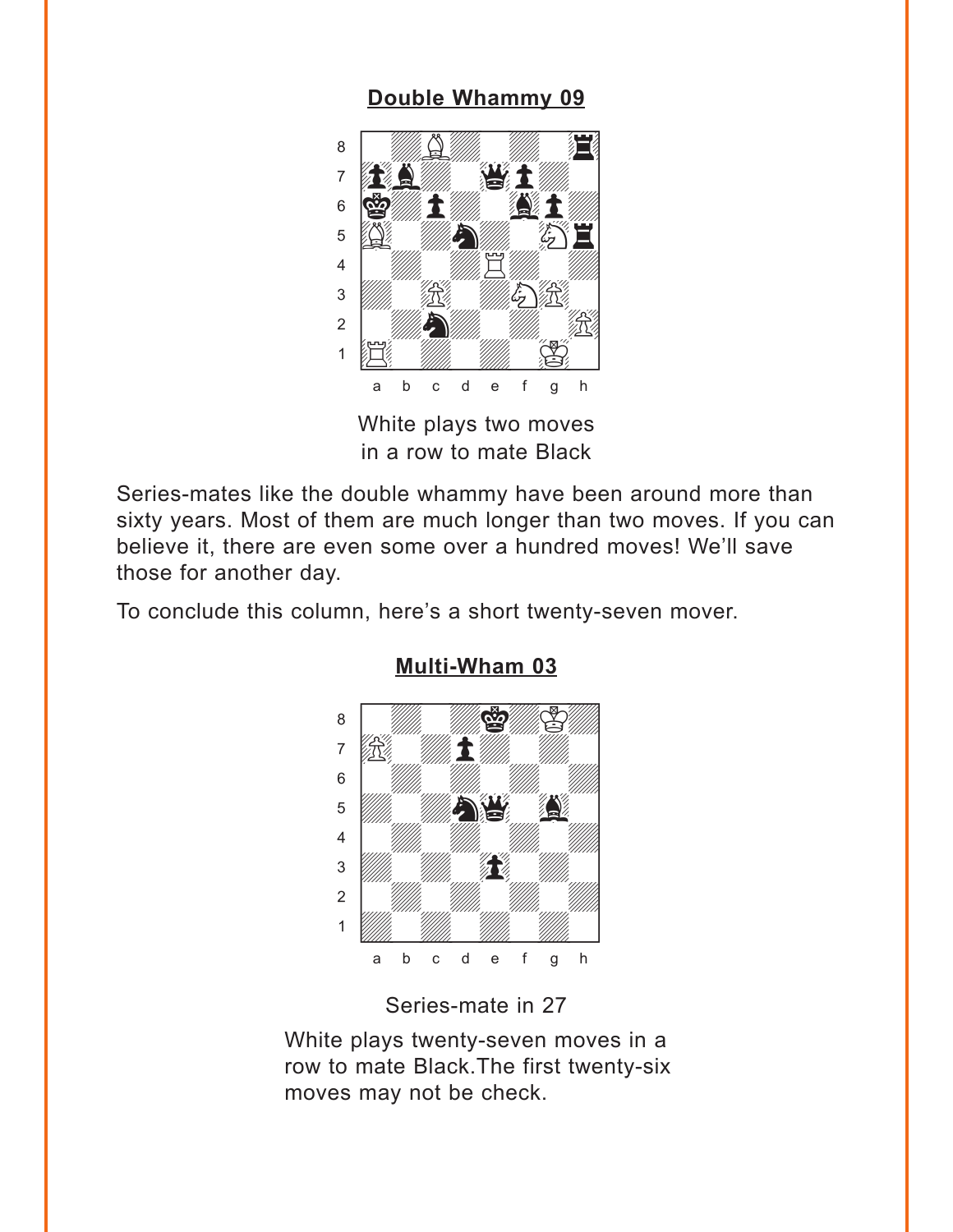# <span id="page-3-0"></span>**SOLUTIONS**

All puzzles by J. Coakley. Double whammy 02 is from *Winning Chess Puzzles For Kids Volume 2* (2010). The others are *ChessCafe.com* originals (2012).

*PDF hyperlinks*. You can advance to the solution of any puzzle by clicking on the underlined title above the diagram. To return to the puzzle, click on the title above the solution diagram.



# **[Double Whammy 07](#page-0-0)**

A *switchback* whammy. The knight leaves d4, and then returns. (1.Bxe6, 2.Bb3# is illegal because the first move puts White in check.)

#### **[Double Whammy 08](#page-1-0)**  $\frac{1}{\sqrt{2}}$  which is interesting to  $\frac{1}{\sqrt{2}}$



1.Bd4

One move, two pins. The black queen is pinned by the white bishop. There is also a "discovered pin" of the black bishop by the white rook.

Taking advantage of both pins.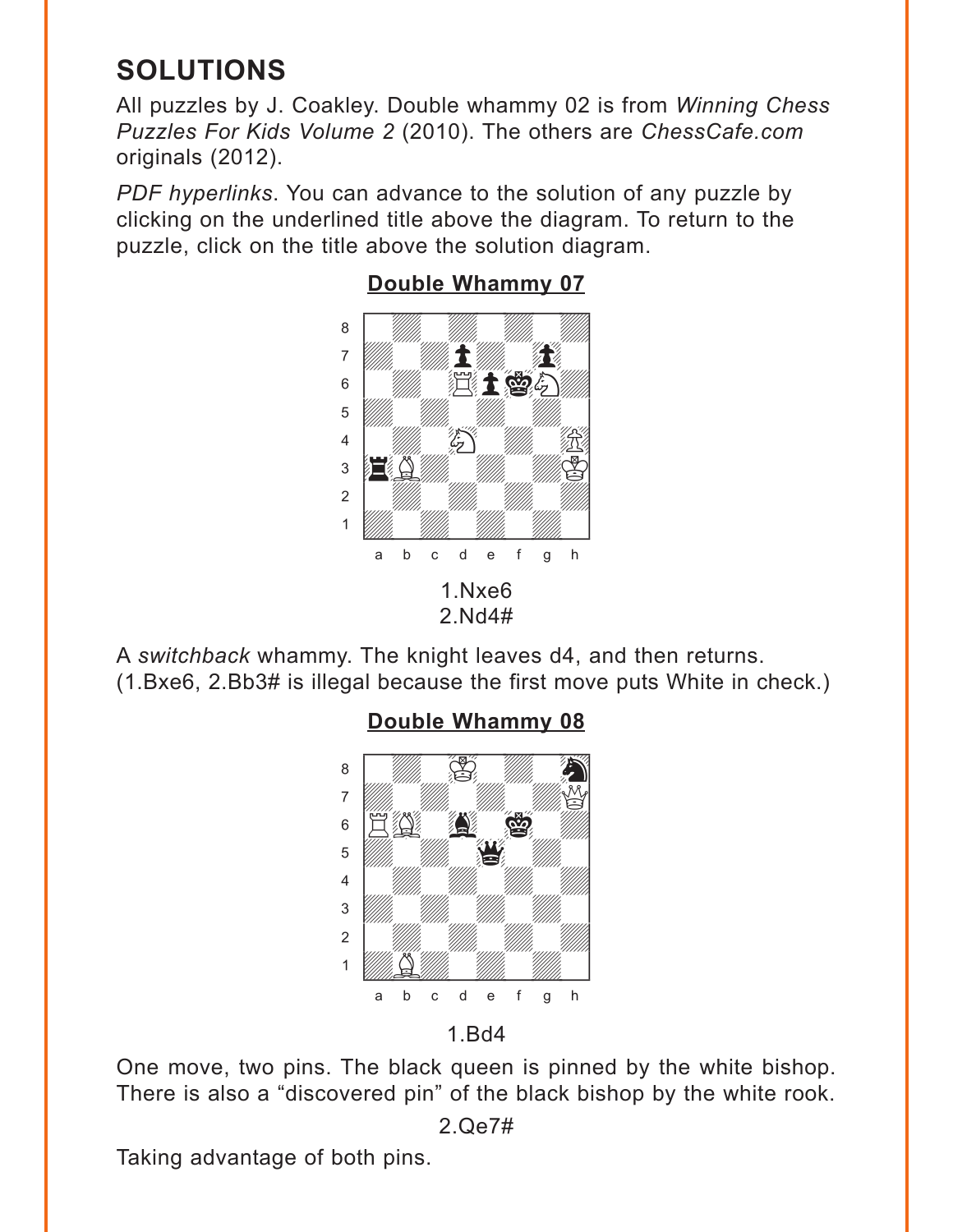# **[Double Whammy 09](#page-2-0)**

<span id="page-4-0"></span>

1.Bh3 2.Bf1#

Slam, bam! An unusual bishop retreat.





series-mate in 27

1.Kh7 The king begins a long slow march to c8. 2.Kg6 3 Kh5 4.Kg4 5.Kf3 6.Ke2 7.Kd3 8.Kc4 9.Kb5 10.Ka6 11.Kb7 12.Kc8 Shielding the black king from check.